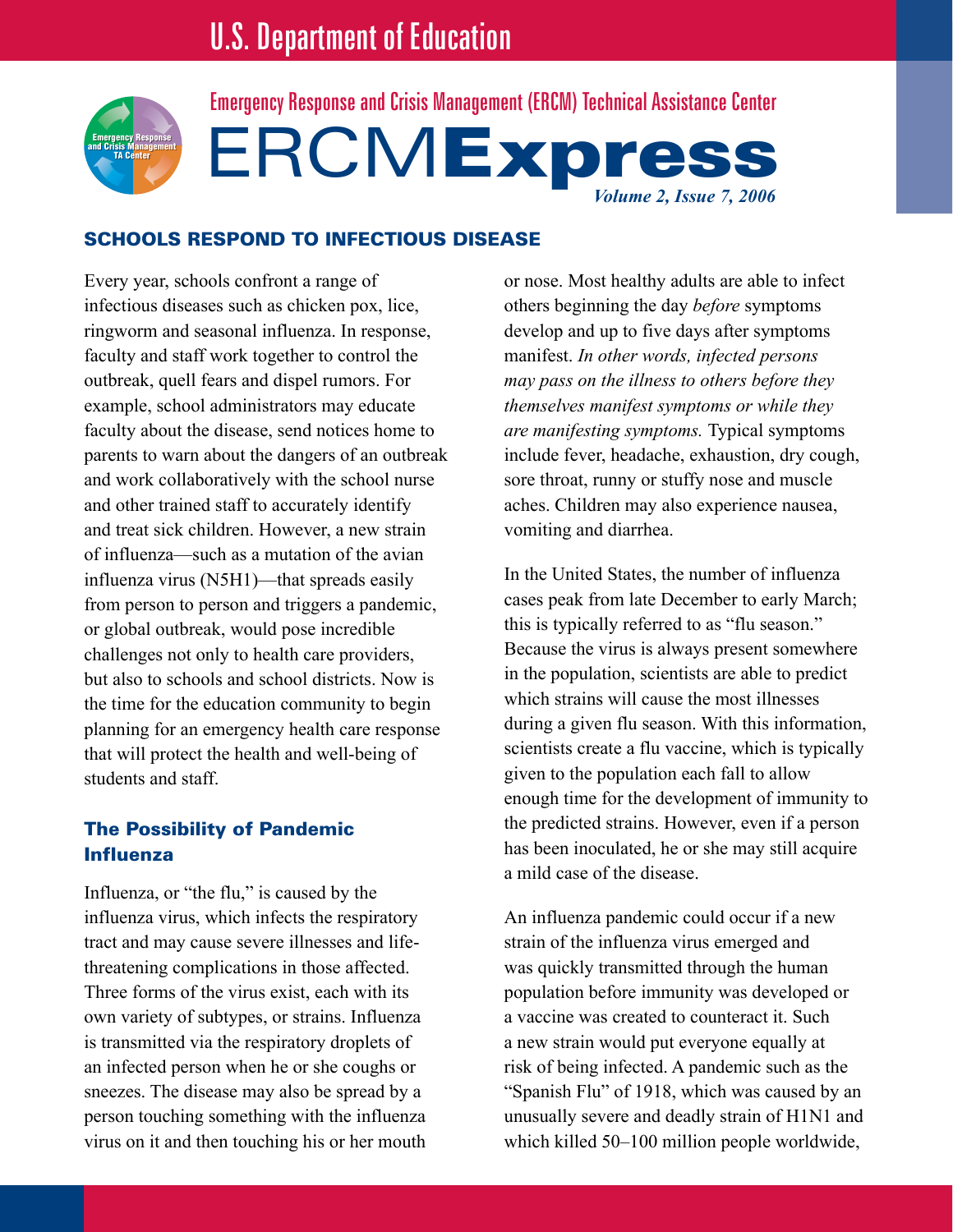would likely cause major social and economic disruption. For example, models predicting the rate of infection—based on a severe strain of the new virus and little or no preparation or intervention—project a bell-curve shape over a six- to eight-week period, with the two weeks at the peak of the curve potentially contributing to up to 40 percent of the workforce absenteeism rate across the country. Likewise, such a pandemic would almost certainly overwhelm global health care systems. The World Health Organization (WHO), the U.S. Department of Health and Human Services' Centers for Disease Control and Prevention (CDC), and other domestic and international agencies are carefully monitoring influenza outbreaks and other disease patterns. Experts in these organizations believe it is only a matter of time before the next influenza pandemic occurs.

While scientists cannot predict the strain of flu that might lead to a pandemic, they are currently particularly interested in an Influenza A virus subtype called H5N1, commonly known as avian influenza or the "bird flu." This virus occurs mainly in wild birds, is highly contagious among the birds and is also deadly to them. The H5N1 virus has killed birds in Asia, Europe, Africa and the Near East. According to the WHO, as of July 14, 2006, 230 people who have come into direct or close contact with diseased or dead birds have contracted the illness; a little over half of these individuals (132) have died. To date, human-to-human transmission of the virus has been rare; however, as with all viruses, under certain conditions H5N1 could mutate and become more easily transmissible among humans, resulting in a potential pandemic.

#### Influenza Glossary

*Seasonal (or common) influenza:* a respiratory illness that can be transmitted from person to person. Although many people have some natural immunity to influenza, vaccines are made available each fall. Seasonal influenza poses a serious public health threat; approximately 36,000 Americans die from influenza or influenza-related causes each year, with approximately 120,000 cases resulting in hospitalization.

*Pandemic influenza: a* worldwide outbreak of a virulent strain of influenza. Because there is little natural immunity to a mutated strain, the disease is easily transmitted.

*Avian influenza* (or H5N1 or "bird flu"): a strain of the Influenza A virus that occurs naturally among wild birds. The H5N1 variant is deadly to domestic fowl and can be transmitted from birds to humans. To date, there is no evidence of sustained human-to-human transmission. There is no human immunity to H5N1 and no vaccine is available.

Source: "Flu Terms Defined," taken from http://www.pandemicflu.gov/general (accessed July 13, 2006).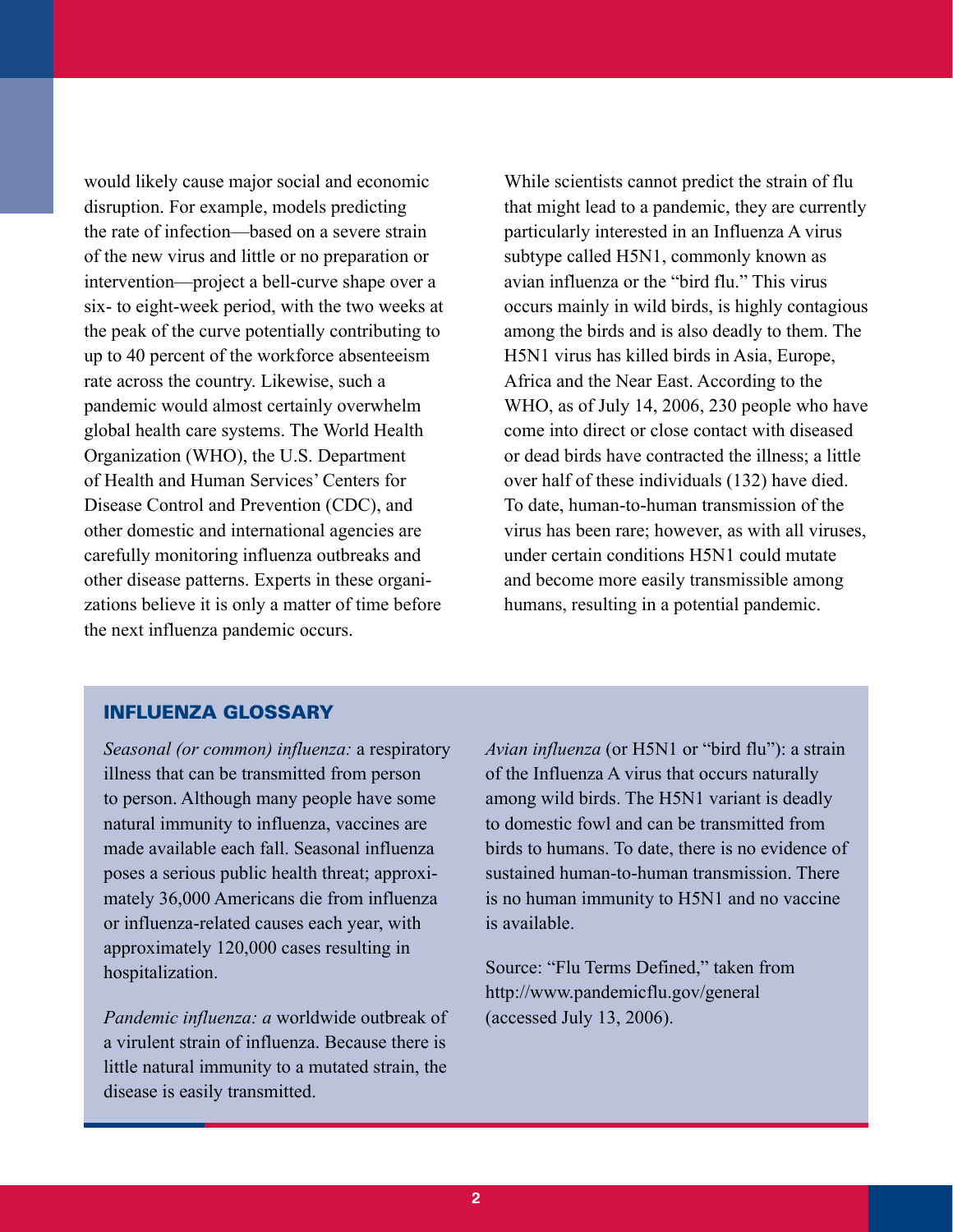

### Nations With Confirmed Cases of H5N1

Source: PandemicFlu.gov (http://www.pandemicflu.gov)

#### Is *Your* School Ready?

Schools tend to be affected by outbreaks more than other settings because their occupants—primarily children—easily transmit illnesses to one another as a result of their close proximity and their inefficiency at containing the droplets issued by their coughs and sneezes. Compared to seasonal influenza outbreaks that are usually short-lived and more easily managed (e.g., instruction can proceed with substitute teachers and assignments can be sent home to ill students), an influenza pandemic could seriously disrupt the daily operations of a school. High susceptibility of students and staff to exposure to the mutated virus as a result of proximity and a longer duration of the outbreak due to lack of immunity and vaccines could result in lengthy and widespread absenteeism. In a worse-case scenario, the pandemic could force schools to close, potentially prompting administrators to extend the academic year and expend

additional resources for staff sick leave and substitute teachers.

These are issues that schools should begin considering now, before the advent of an influenza pandemic. In fact, many schools and school districts have already established or are beginning to establish plans for addressing a pandemic. These emergency response and crisis management plans should build on existing or emerging multi-hazard planning efforts. The four phases of emergency response and crisis management—prevention-mitigation, preparedness, response and recovery—provide a solid structure to follow when planning for a pandemic. Many components of these emergency response and crisis management plans, such as the communications infrastructure or the Incident Command System (ICS), would only need to be enhanced to include pandemic response.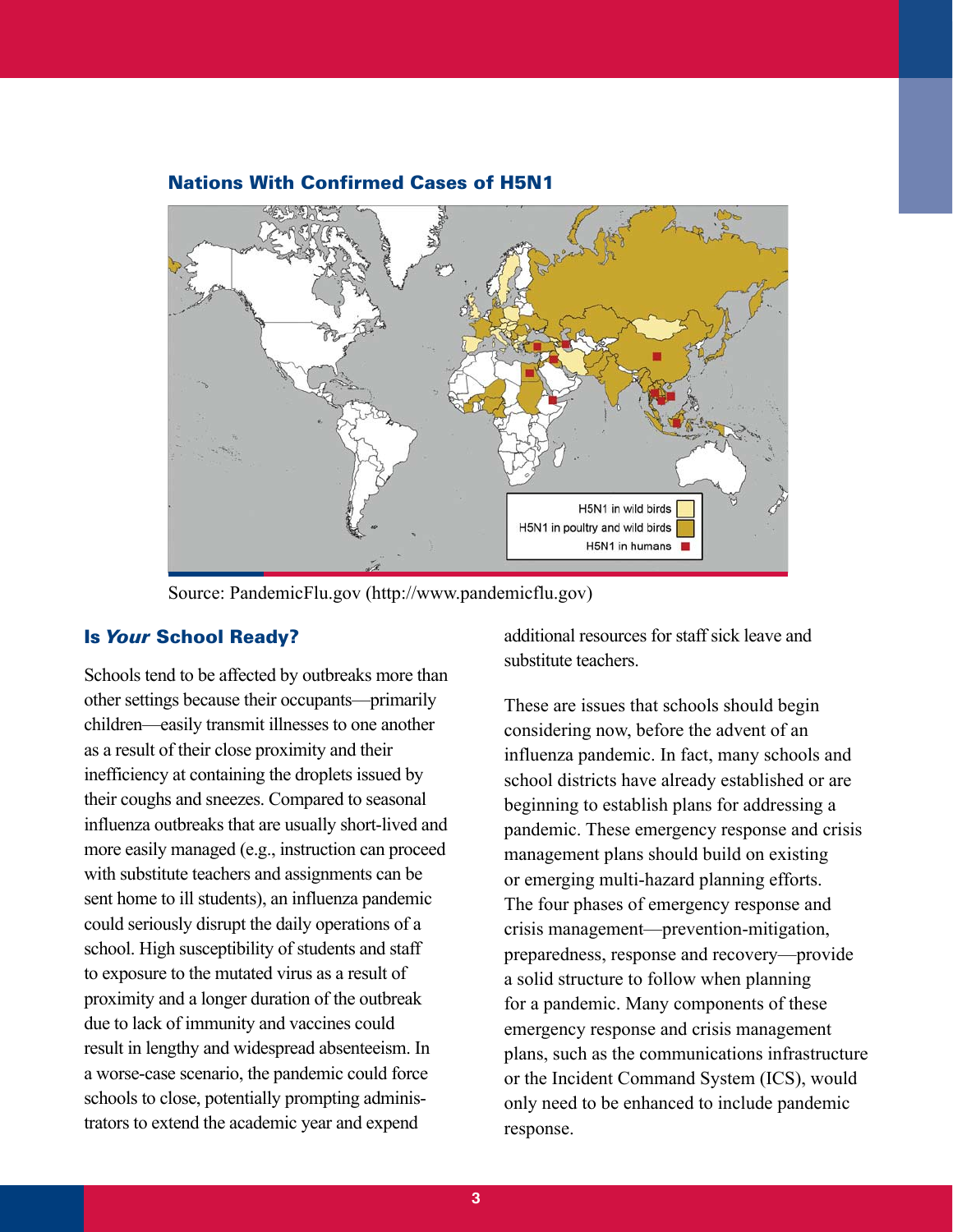

*With pandemic flu, we're asking you to build on your emergency plans and procedures and put in place specific protocols [that are to be followed] in the event of a flu outbreak.*

—Margaret Spellings, secretary, U.S. Department of Education, in her remarks to public health specialists, education officials and other community leaders at the Pandemic Planning Summit on March 21, 2006, Raleigh, N. C.

# Collaborate With Community **Partners**

To prepare for and effectively respond to an influenza pandemic, school districts and local public health agencies should collaborate to: identify roles and responsibilities; establish appropriate strategies for closing schools and buildings (e.g., libraries, stores and other businesses) and limiting transportation (e.g., public, school-owned, and privately contracted); and refining their ICS to incorporate decisionmaking guidelines into their overall emergency response plans. Because information is constantly changing and emerging, these plans will need to

be continually reviewed and updated. In addition, school response teams should identify needs, resources and strategies they can share with other schools and ensure their plans' alignment with regional and state planning initiatives.

The following suggestions, categorized by the four phases of emergency response and crisis management, will assist schools and school districts in establishing or refining their emergency response and crisis management plans to include influenza pandemic considerations.

## *Step 1: Prevention-Mitigation*

Schools and school districts should consider the following to help mitigate the consequences of a potential pandemic:

- **Establish processes and procedures (a** "surveillance system") so individual schools can continually report the absentee rates for staff and students in collaboration with local health departments;
- Review management policies and procedures and enhance them if necessary, including continuity of operations plans, business continuity plans or personnel policies;  $\overline{\phantom{a}}$
- Conduct training for nurses, teachers, administrative staff and food service staff about infectious diseases, their symptoms and treatments, and how to prevent and control outbreaks;
- **Devise a communications system to inform** parents of outbreaks, risks and precautions, as well as actions taken by the school district and resources for additional information;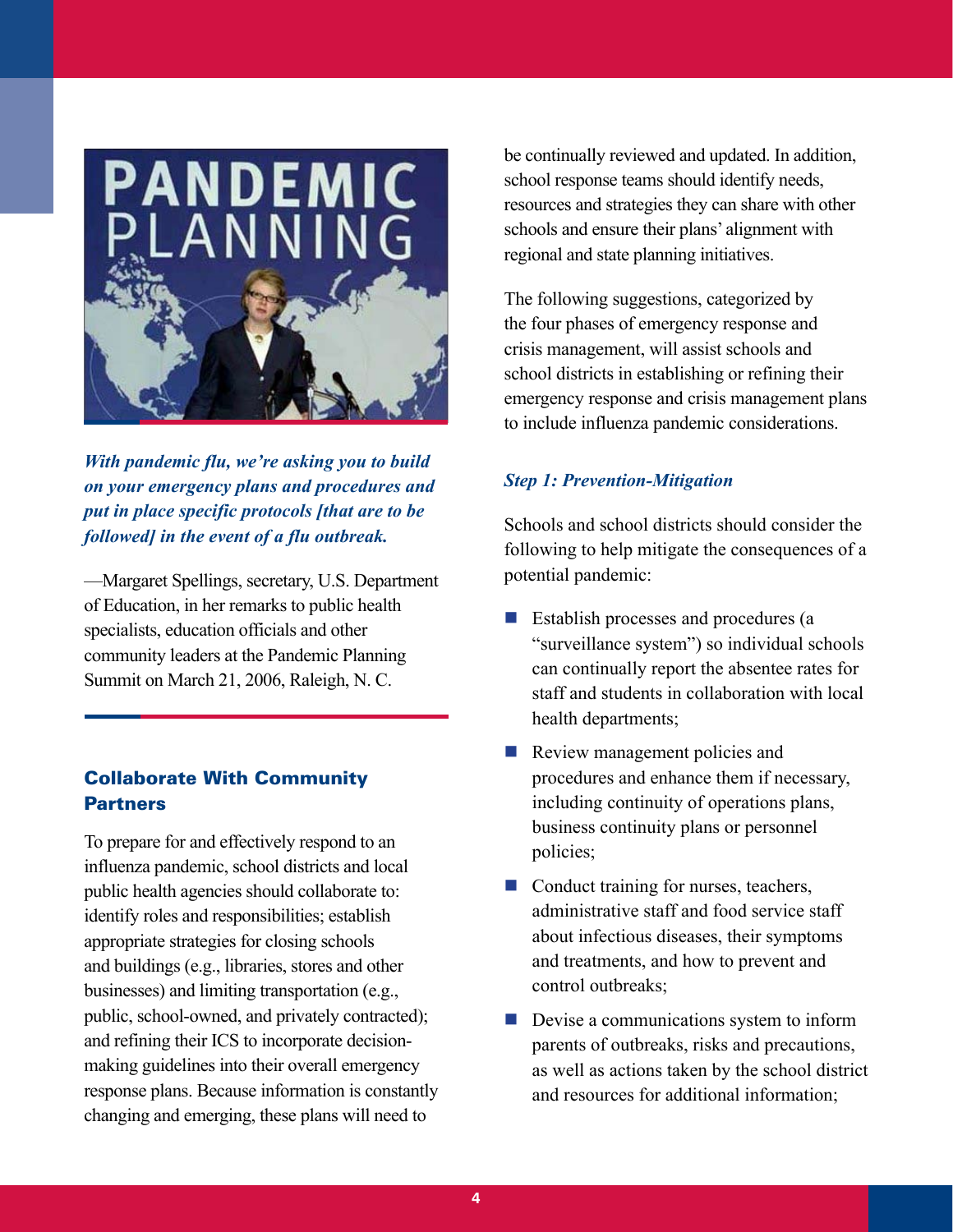- Disseminate messages about preventive hygiene—including effective hand washing and the importance of covering the mouth during coughs and sneezes—by using posters and videos to outline recommended procedures for staff and students;
- $\blacksquare$  Identify key contacts in local public health departments; and
- Review and distribute recommendations from the WHO, the CDC and local public health departments for identifying and managing infectious disease outbreaks.

## *Step Two: Preparedness*

Schools and school districts should consider the following to prepare for a potential pandemic:

- **Formalize collaboration and coordination of** resources with local health departments or affiliated organizations such as hospitals;
- Review city, county or regional response plans to avoid fragmentation or unnecessary duplication of services;
- Consider alternate school calendars, Webbased instruction or other methods to ensure continuity of instruction;



- **Establish incident command structures and** ensure they comply with National Incident Management System guidelines [http://www.ercm.org/index. cfm?event=express (accessed July 13, 2006)];
- **Share general health and hygiene** information (e.g., hand washing, covering coughs and sneezes and disposing of used facial tissues) when discussing the management of seasonal influenza;
- Stock appropriate and adequate sanitation supplies such as soap, alcohol gel, tissues and surgical masks;  $\mathcal{L}_{\mathcal{A}}$
- **Exhibit colorful posters and signs, show** videos and share Web links that support preparedness education in schools (see the Resources section for more information);
- Update contact lists for parents and guardians and establish protocols for keeping ill children at school or sending them home;
- **Formulate plans to continue school** operations and instructional programs with up to a 30 percent reduction in the workforce, ensuring adequate instructional coverage (e.g., substitute teachers) and coverage of important administrative functions such as payroll;
- Collaborate with personnel unions to include in collective bargaining agreements or labor-relations agreements nonpunitive sick or liberal leave options, alternate work schedules, monetary or other compensation and extra or alternative assignments;  $\overline{\phantom{a}}$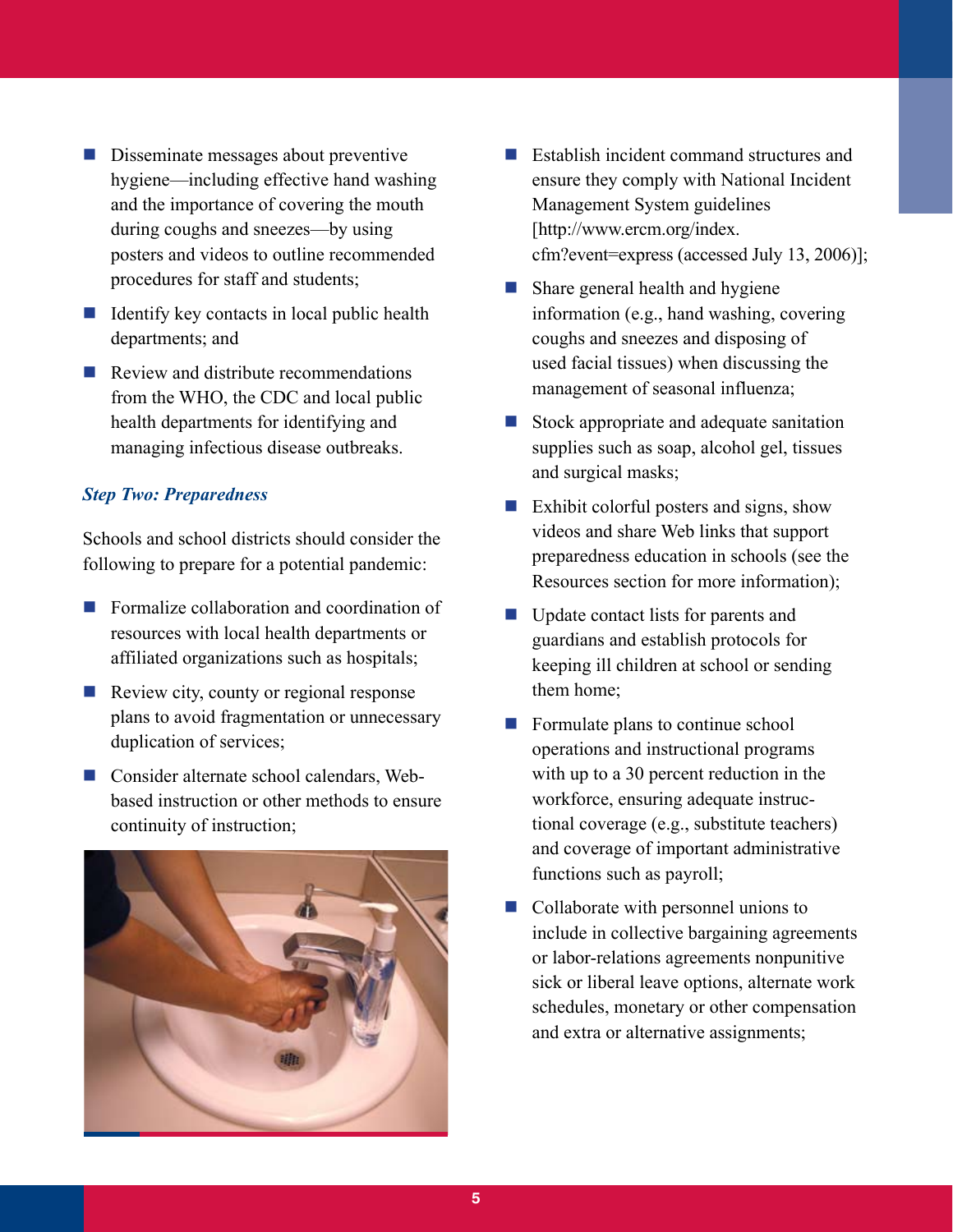- $\blacksquare$  Review the strategies for maintaining communication with staff, parents and students; and
- Test plans and conduct tabletop exercises to determine the feasibility and operability of plans.  $\mathcal{C}_\mathcal{A}$

*School staff might be tempted to regard [a serious outbreak] as 'just [another] flu [season].' But a functional exercise … will help them understand the potential threats posed by a pandemic.*

—Pegi McEvoy, safety administrator, Seattle School District

#### *Step Three: Response*

Once the first case of pandemic influenza has been diagnosed in a community, schools and school districts should transition into the response phase. Actions to take should include:

- **Activating response plans;**
- Contacting district personnel and incident commanders;
- **Following the procedures outlined in their** joint response plans, such as isolating sick students and staff and sending them home (if necessary), ensuring sanitation supplies are readily available, and communicating with parents and the external community about the outbreak;
- Delivering timely and honest communication that demonstrates that schools and school districts are taking reasonable action to preserve the safety and health of faculty, staff, students and the students' families; and
- **Monitoring the situation and implementing** policies accordingly.

Things to consider during the response phase include:

- *The potential spread of misinformation.*  The diverse and rapid communication options of our digital age could have both positive and negative effects on managing an outbreak. The use of Web-based technologies and teleconferencing and email capabilities could not only slow the spread of the disease (by limiting face-toface contact), but also maintain continuity of learning for students and daily transactions for businesses. However, without careful planning, the nonstop communication that characterizes our times may fuel rumors, conjecture and misinformation about a pandemic. According to Dana Carr, project officer for the Office of Safe and Drug-Free Schools at the U.S. Department of Education, pandemic planning and response must focus on maintaining open, efficient and effective lines of communication, and on ensuring that school constituencies and the public know in advance where to locate official information.  $\mathcal{L}_{\mathcal{A}}$
- *School closures.* The decision to close schools may be determined by local public health departments; however, communities should consider the complex social implications of doing so. For example, a  $\sim 10$

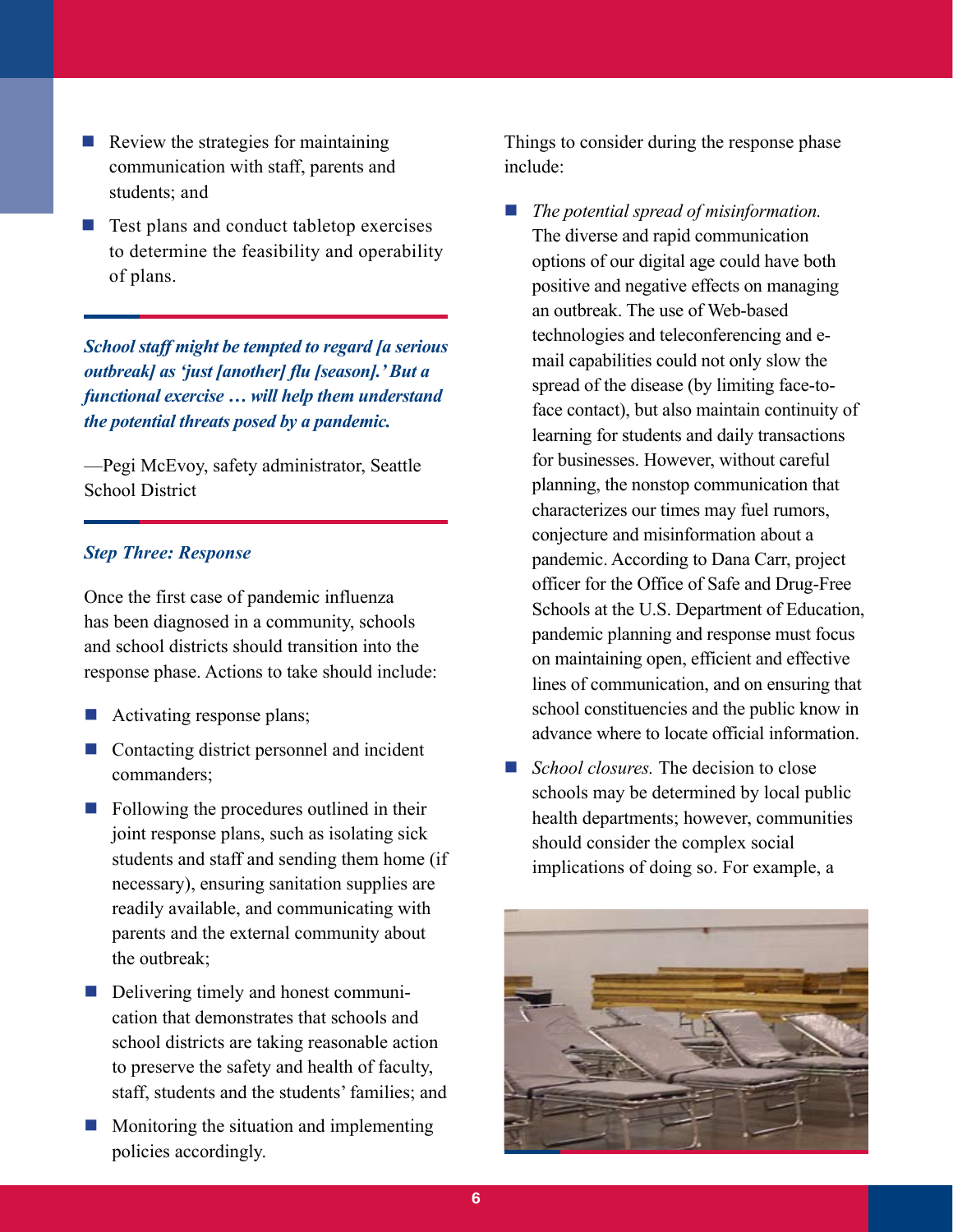school closure means that parents may need to stay home with their children or ensure that someone else is able to do so. If schools are closed for a long period of time, a large task will be to keep children from gathering in other public places, such as shopping malls or parks, so as to minimize the risk of spreading the infection. School districts must also consider children with special needs, such as those who receive their primary nutrition at school.

#### *Step Four: Recovery*

The objective of recovery is to restore the learning environment as soon as possible. Actions to take in the recovery phase will depend on the severity and duration of the outbreak. Schools and school districts may need to consider:

- *Disinfection*. Although viruses can live up to 48 hours outside the human body on nonporous surfaces like plastic, metal or wood (depending on the virus), schools may still be able to reopen after an influenza pandemic without much need for disinfecting their buildings. However, disinfection depends primarily on the severity and duration of the pandemic, which, along with other factors, should inform decisions made by school response teams and local health departments.
- *Period of adjustment*. To assist students in readjusting to classroom-based learning—a process that may take a significant amount of time—school administrators, faculty and staff should be willing and able to provide additional instruction and reinforce behavioral expectations.

*Mental health issues.* In collaboration with local mental health partners, school guidance counselors may assist students with loss or grief issues; schools will also need to address staff mental health needs.

## The Federal Government's Response to Pandemic Influenza

In November 2005, the White House released the report, *National Strategy for Pandemic Influenza*, available at http://www.whitehouse. gov/homeland/nspi.pdf (accessed July 13, 2006), to guide the nation's preparedness efforts and, if necessary, direct its response to an influenza pandemic. The strategy focuses on: stopping, slowing or limiting the emergence of a pandemic in the U.S.; containing the spread of the disease; and sustaining the nation's infrastructure and economy during an outbreak.

The White House's May 2006 follow-up to its national strategy, *National Strategy for Pandemic Influenza: Implementation Plan*, available at http://www.whitehouse.gov/ homeland/nspi\_implementation.pdf (accessed July 13, 2006), outlines over 300 actions, many of which have already been initiated, that the federal government is taking to prepare for an influenza pandemic. These steps include viral research, the development of vaccines and surveillance for the disease in people and animals.

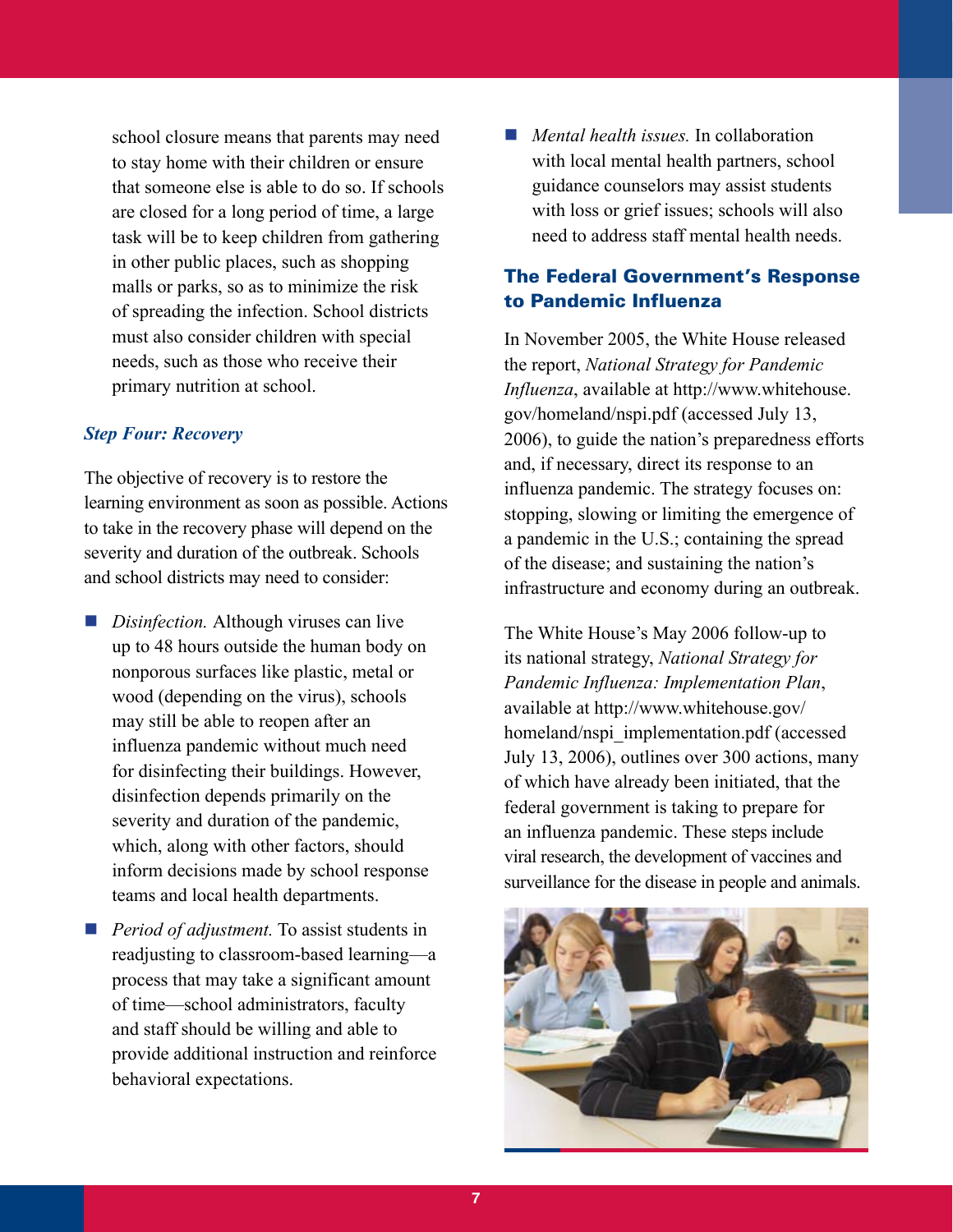The implementation of the national strategy is a joint effort by the U.S. departments of Homeland Security (DHS) and Health and Human Services (HHS). The DHS is responsible for the coordination of federal operations and resources, the establishment of reporting requirements and the continuity of communications among federal, state, local and tribal governments, the private sector, and nongovernmental organizations. HHS is charged with leading health and medical response efforts and is the principal federal spokesperson for public health issues.

The White House will release more information in fall 2006 on the steps schools and school districts can take to quickly and efficiently respond to an influenza pandemic.

The U.S. Department of Education also has a comprehensive preparedness and response plan that focuses on four main areas: 1) maintaining the health and safety of the school-based population; 2) maintaining continuity of business functions, including learning and school administrative processes; 3) supporting federal, state and local partners; and 4) communicating with all stakeholders throughout a pandemic. The specific details of the plan center around the unique challenges presented by the potential spread of infectious disease. The Department relied heavily on information from the CDC, the DHS and other sources in crafting its plan and tailoring it to its constituencies. This complement to the Department's Continuity of Operations Plan (COOP) is not available to the public.

As part of the Department's plan, Emergency Response and Crisis Management (ERCM)

grant applicants will be required to address infectious disease planning in their fiscal year (FY) 2006 applications. A primary resource for grantees is the government's pandemic flu Web site, http://www.pandemicflu.gov, which offers a school district planning checklist (see the Resources section), and sample emergency response and crisis management plans from school districts across the nation. Although pandemic influenza plans are more complex than regular infectious disease outbreak plans, much of the work for pandemic influenza planning builds on the contacts and processes developed through regular infectious disease planning.

\* \* \* \* \*

The potential for an influenza pandemic should encourage schools and school districts to review and refine their multi-hazard crisis planning and emergency management plans to include the

*Planning for a pandemic is part of the continuum of emergency response and crisis management planning. The fundamental planning concepts apply to a range of emergencies; however, all emergencies and crises differ in the details of preparation, preparedness, response and recovery. Pandemic influenza planning efforts should build on existing multi-hazard planning infrastructures and processes.*

—Dana Carr, program specialist, Office of Safe and Drug-Free Schools, U.S. Department of Education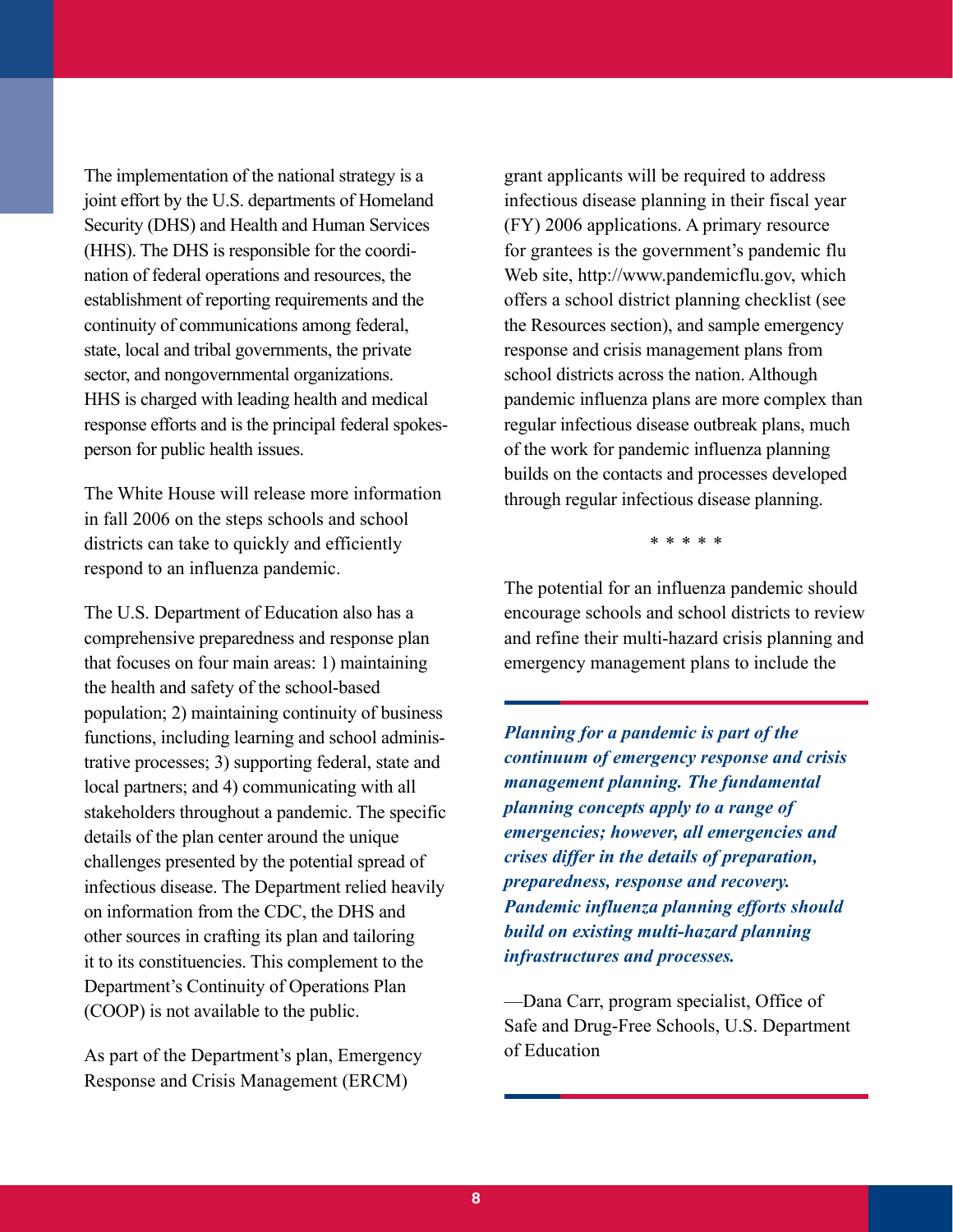management of infectious disease outbreaks. In addition, they now have a tremendous opportunity to strengthen their partnerships with their local law enforcement and public health agencies and improve communications plans

and infrastructures. These actions, coupled with leadership from the White House and the U.S. Department of Education, should enable schools and school districts to be well prepared to manage any outbreaks that lie ahead.

#### False alarm teaches valuable lessons

In 2003, Severe Acute Respiratory Syndrome (SARS) gripped the nation's headlines as travelers to China, Singapore and Vietnam were at risk of acquiring it. Closer to home, Toronto and Vancouver reported local transmission of the disease in Canada. Acting quickly, Seattle Public Schools (SPS) prepared informational letters to parents, translating the messages into several languages to coincide with what was spoken by parents and students in the school district. SPS administrators knew that many students would be traveling abroad on spring break to SARS-affected areas in China and Southeast Asia. The letters instructed parents to watch for signs of fever, keep sick children home and seek medical attention if necessary especially if they were returning from a SARSaffected area.

District officials knew of seven children traveling to such areas, and assumed that their families would alert the students' respective schools if the children displayed any of the symptoms described in the letters. The students returned to school after spring break via buses and interacted with other children. One student, eager to return to school after the break, neglected to tell her parents that she was not feeling well. Once at school, she developed a

high fever and other symptoms, which presented multiple challenges to administrators.

First, the student needed to be isolated, examined and sent home. However, the disposable paper masks kept at her school, sufficient for protection against regular infectious disease outbreaks, were ineffective against the deadly airborne SARS. Second, the school nurse could not get close enough to examine the student until an N95 mask—a fluid-resistant, disposable and surgery-suitable mask with a 95 percent filtration ability—was driven to the school from another location. Third, the student could not be sent home by taxi because if she had SARS, the driver and all subsequent passengers would be exposed. After more delay, the student's mother came to the school and took the child to a doctor, who, after testing, determined that the student had a regular case of influenza.

Ultimately, district staff learned that the standard methods of dealing with outbreaks of childhood disease—letters to parents, maintaining a stock of disposable paper masks and transporting sick students home by taxi would not be sufficient in the event of a potentially deadly outbreak.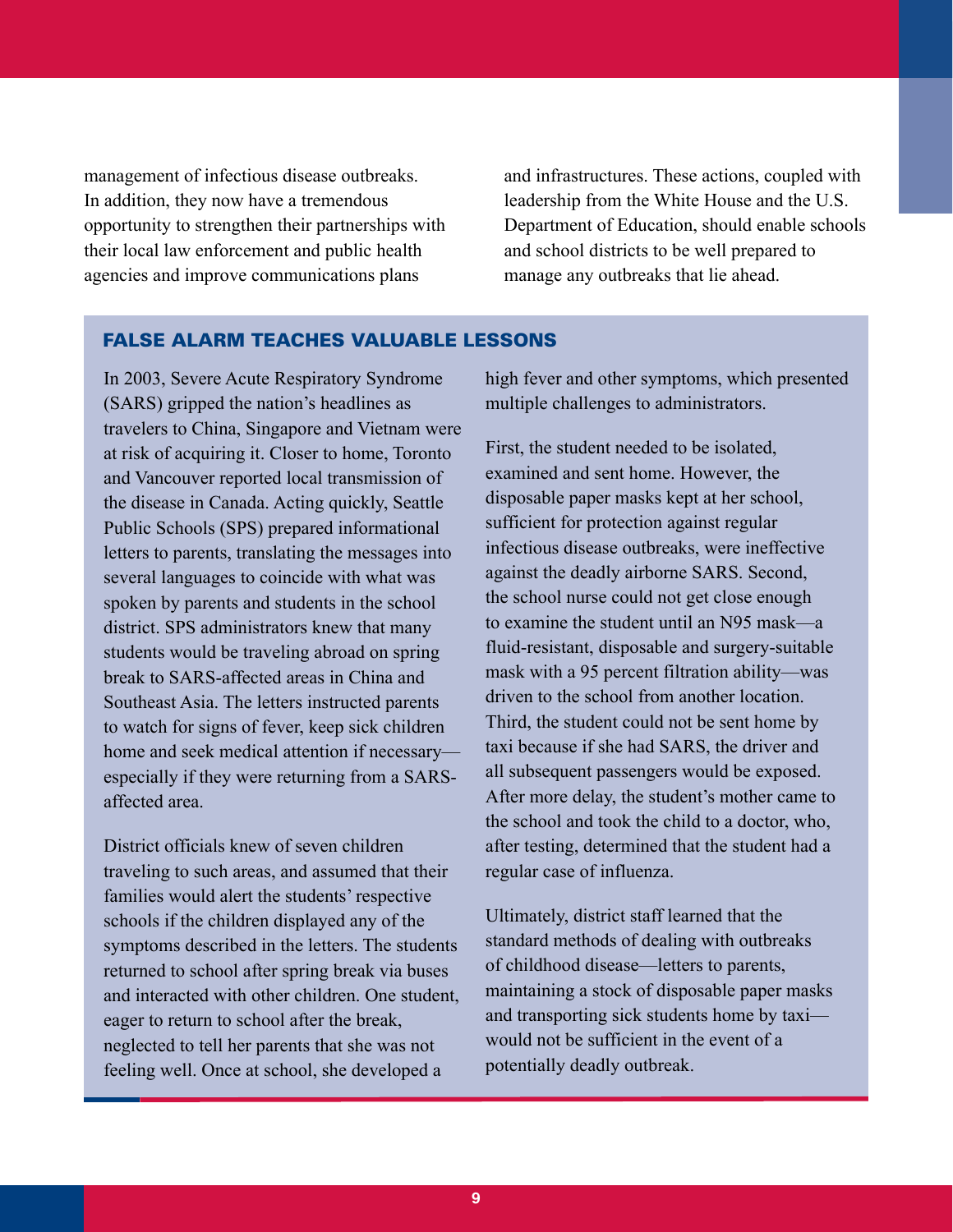## **RESOURCES**

#### U.S. Department of Education

The U.S. Department of Education Web site, http://www.ed.gov, offers the following free resources for schools and school districts to assist them in preparing and planning for a possible influenza pandemic:

## **"Flu Information and Resources" Web Page**

The "Flu Information and Resources" Web page contains answers to frequently asked questions about influenza and offers links to CDC fact sheets, checklists, tool kits and other resources that promote preparedness in the classroom, at work and at home. It is available at http://www.ed.gov/admins/lead/ safety/flu-resources.html (accessed July 13, 2006).

# $2005$  **Emergency Response and Crisis Management (ERCM) Grantee Meeting Materials**

The U.S. Department of Education's Office of Safe and Drug-Free Schools (OSDFS) conducted a meeting for FY 05 ERCM grantees Jan. 9–11, 2006, in Atlanta. The meeting agenda included two types of presentations: 1) plenary sessions; and 2) concurrent breakout sessions. The following two plenary presentations, listed on the ERCM Technical Assistance (TA) Center's Web site under "Preparing for Pandemic Flu," specifically addressed infectious diseases and pandemic influenza:

- *Pandemic Influenza: Preparing and Responding to a School Crisis* [listed as *The CDC's Guidelines*] by Diane Allensworth, associate director, Education Sector, CDC
- **Planning for Pandemic Influenza [listed as** *Seattle's Perspective*] by Pegi McEvoy, safety administrator, Seattle Public Schools

Both presentations are available at http:// www.ercm.org/index.cfm?event=trainings#A tlantaMeeting (accessed July 13, 2006).

- **Emergency Management Training for Schools**  OSDFS conducted two training sessions for non-ERCM-funded school districts. The first session was held April 26–28, 2006, in Denver; the second was held May 15– 17, 2006, in Pittsburgh. The following two plenary presentations, listed on the ERCM TA Center's Web site under "Trainings" specifically address infectious disease and pandemic influenza:
	- *Pandemic Influenza Planning: What Schools Need to Know* by David Morens, National Institutes of Health Division of Microbiology and Infectious Diseases, outlines the history of pandemics, common attributes and steps schools can take to prepare for pandemic influenza The presentation is available at http://www.ercm.org/ views/documents/PandemicInfluenzaPlann ingWhatSchoolsNeed2Know.ppt (accessed July 13, 2006).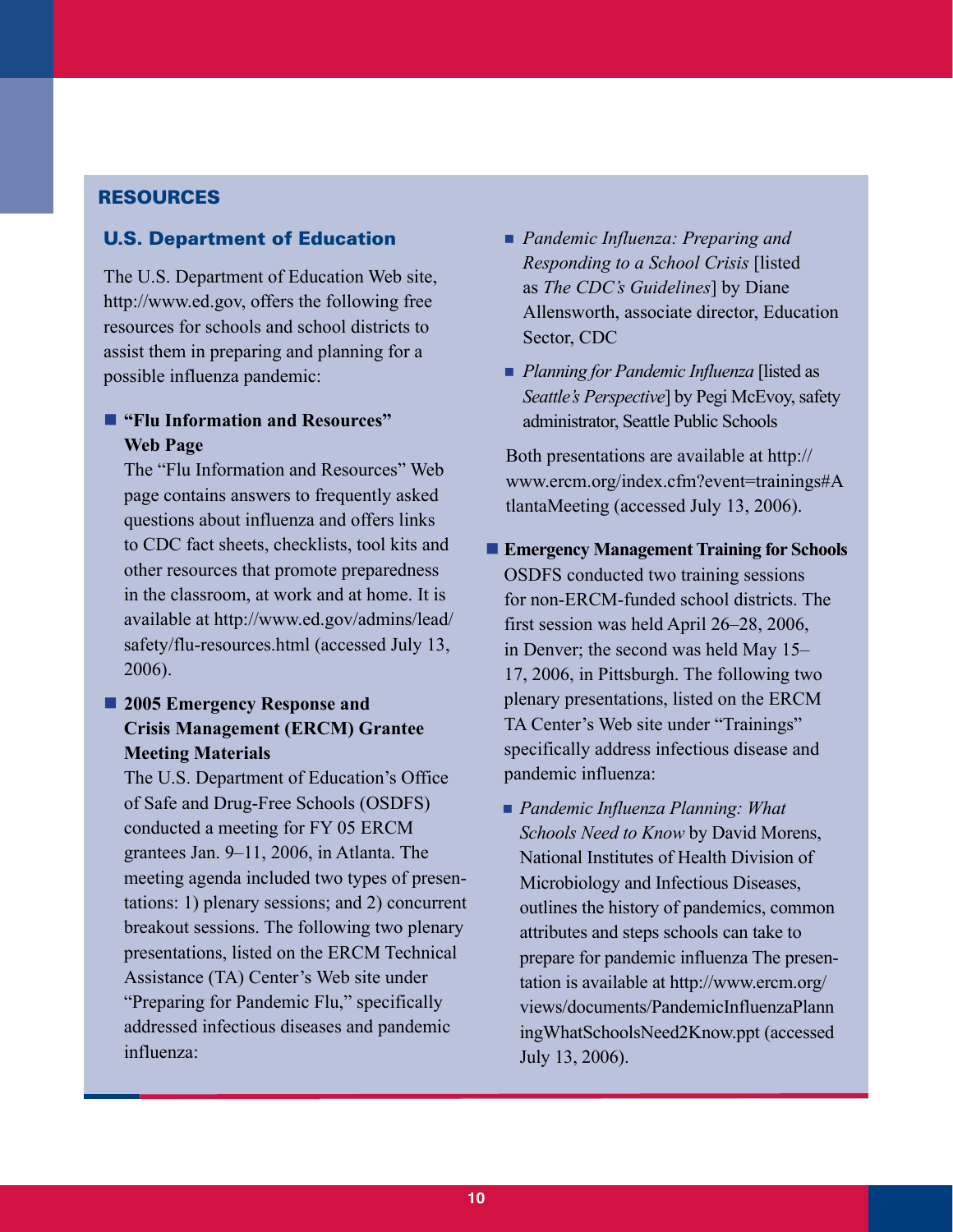### Resources (con't.)

**Infectious Disease Planning: Incorporating** Other HHS resources include: *Pandemic Planning into School Crisis Plans* by Dana Carr, program specialist, OSDFS, provides information about infectious diseases, examines the influenza pandemic in light of the application of the four phases of emergency management and outlines the steps schools can take to prepare for an outbreak. The presentation is available at http://www.ercm.org/views/ documents/InfectiousDiseasePlanning\_ PA.ppt (accessed July 13, 2006).

# U.S. Department of Health and Human Services

The U.S. Department of Health and Human Services (HHS), which includes the Centers for Disease Control and Prevention (CDC), is the federal government's primary source of information on public health issues. The HHS Web site for pandemic influenza, available at http://www.pandemicflu.gov (accessed July 13, 2006), offers: maps; news articles; fact sheets; a question-and-answer section; links to global activities and state and local planning efforts; influenza research topics and timelines; a glossary; and the *National Strategic Plan* and its implementation plan. The CDC's influenza Web pages, available at http://www.cdc.gov/flu/ (accessed July 13, 2006), also offer information about influenza for the general public as well as training materials for health professionals.

# **School District (K-12) Pandemic Influenza Planning Checklist:**

This comprehensive checklist, available at http://www.pandemicflu.gov/plan/schoolchecklist.html (accessed July 13, 2006), offers critical planning and collaboration steps that are centered on the four phases of crisis planning and build on the existing contingency plans recommended to schools and school districts by the U.S. Department of Education. A Spanish-language version of the checklist is forthcoming.

# **Emergency and Risk Communication Training**

The CDC's Office of Communication offers Emergency and Risk Communication (ERC) Training for public health workers and communicators. The goals of the training are to: disseminate training curricula and tools to help public health communication professionals effectively prepare for and respond to public health emergencies; introduce public health officials to the crisis and emergency risk training curricula and tools developed by the CDC's Office of Communication; and train communicators in how to train public health professionals to systematically plan, develop, implement and evaluate crisis and emergency risk communication activities.